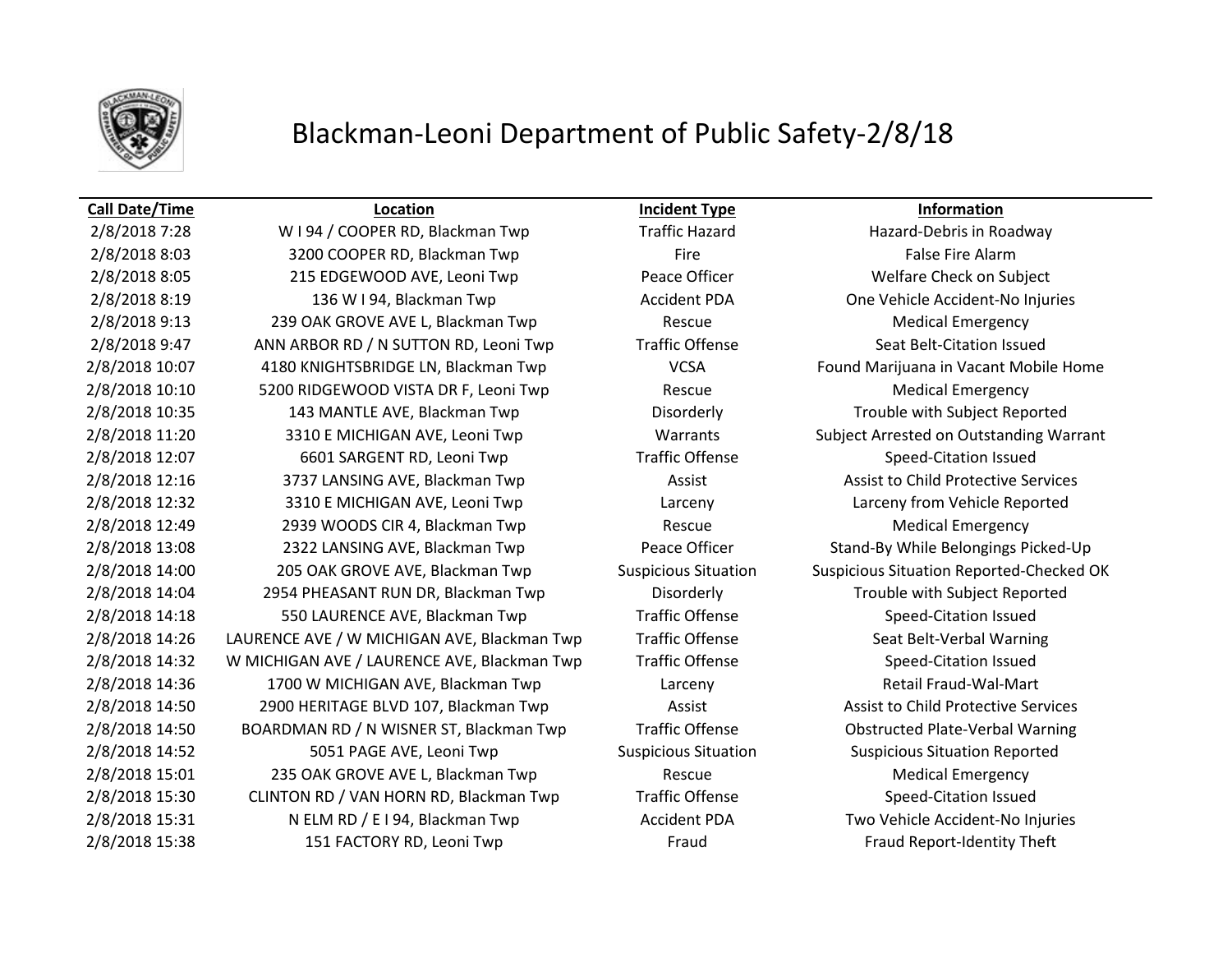

## Blackman-Leoni Department of Public Safety-2/8/18

### **Call Date/Time Location Incident Type Information**

2/8/2018 15:40 2931 WOODS CIR 3, Blackman Twp Rescue Rescue Medical Emergency 2/8/2018 16:44 308 BROAD ST, Leoni Twp Warrants Subject Arrested on Outstanding Warrant 2/8/2018 16:59 WILDWOOD AVE / W MICHIGAN AVE, Blackman Twp Peace Officer Waller Welfare Check on Subject 2/8/2018 17:10 WILDWOOD AVE / LONGFELLOW AVE, Blackman Twp Hit and Run Hit and Run Hit and Run Accident Reported 2/8/2018 17:15 219 STILLWELL AVE, Leoni Twp Larceny Larceny of Cell Phone-Suspect Identified 2/8/2018 17:33 1111 FOX RD, Leoni Twp Animal Complaint Loose Dog Reported-Verbal Warning to Owner 2/8/2018 17:47 3300 SPIREA CT 630, Blackman Twp Rescue Medical Emergency 2/8/2018 17:51 4065 GARLAND DR, Blackman Twp Rescue Medical Emergency 2/8/2018 17:56 2007 7657 ANN ARBOR RD 6, Leoni Twp Peace Officer The Multiple of Multiple Welfare Check on Subject 2/8/2018 18:24 2550 CLARK ST, Blackman Twp Rescue Medical Emergency 2/8/2018 18:32 3333 E MICHIGAN AVE, Leoni Twp Rescue Medical Emergency 2/8/2018 18:32 5208 CLINTON RD, Blackman Twp Accident PDA One Vehicle Accident-No Injuries 2/8/2018 18:33 **235 OAK GROVE AVE L, Blackman Twp** Rescue Rescue Medical Emergency 2/8/2018 18:49 4122 W MICHIGAN AVE, Blackman Twp Fire Dumpster Fire 2/8/2018 19:21 **2315 LANSING AVE, Blackman Twp** Rescue Rescue Medical Emergency 2/8/2018 19:26 ANN ARBOR RD / MUNITH RD, Leoni Twp Traffic Offense Defective Equipment-Verbal Warning 2/8/2018 19:30 3516 BLUEBELL LN, Blackman Twp Peace Officer Welfare Check on Subject 2/8/2018 19:44 1394 W HIAWATHA BLVD, Leoni Twp Civil Dispute Civil Dispute Over Property 2/8/2018 20:13 1802 TANBARK CIR, Blackman Twp Rescue Medical Emergency 2/8/2018 20:46 1700 W MICHIGAN AVE, Blackman Twp Larceny Larceny Retail Fraud-Wal-Mart 2/8/2018 20:55 PAGE AVE / S SUTTON RD, Leoni Twp VCSA Possession of Marijuana-Citation Issued 2/8/2018 21:55 2975 PHEASANT RUN DR A, Blackman Twp Rescue Rescue Medical Emergency 2/8/2018 22:17 ANN ARBOR RD / THRUSH RD, Leoni Twp OWI OWI Arrest-Lodged at Jail 2/8/2018 23:27 1700 W MICHIGAN AVE, Blackman Twp **Accident PPDA** Private Property Accident-Wal-Mart 2/8/2018 23:48 3797 W MICHIGAN AVE, Blackman Twp Alarm Alarm Alarm False Burglar Alarm 2/8/2018 23:49 5200 SEYMOUR RD, Leoni Twp Threats - Person/TX Threats Reported 2/9/2018 1:05 830 ROYAL DR, Blackman Twp Peace Officer Welfare Check on Subject 2/9/2018 2:06 4430 COVENTRY CT, Blackman Twp Assault Assault Assault Reported-Prosecutor Review